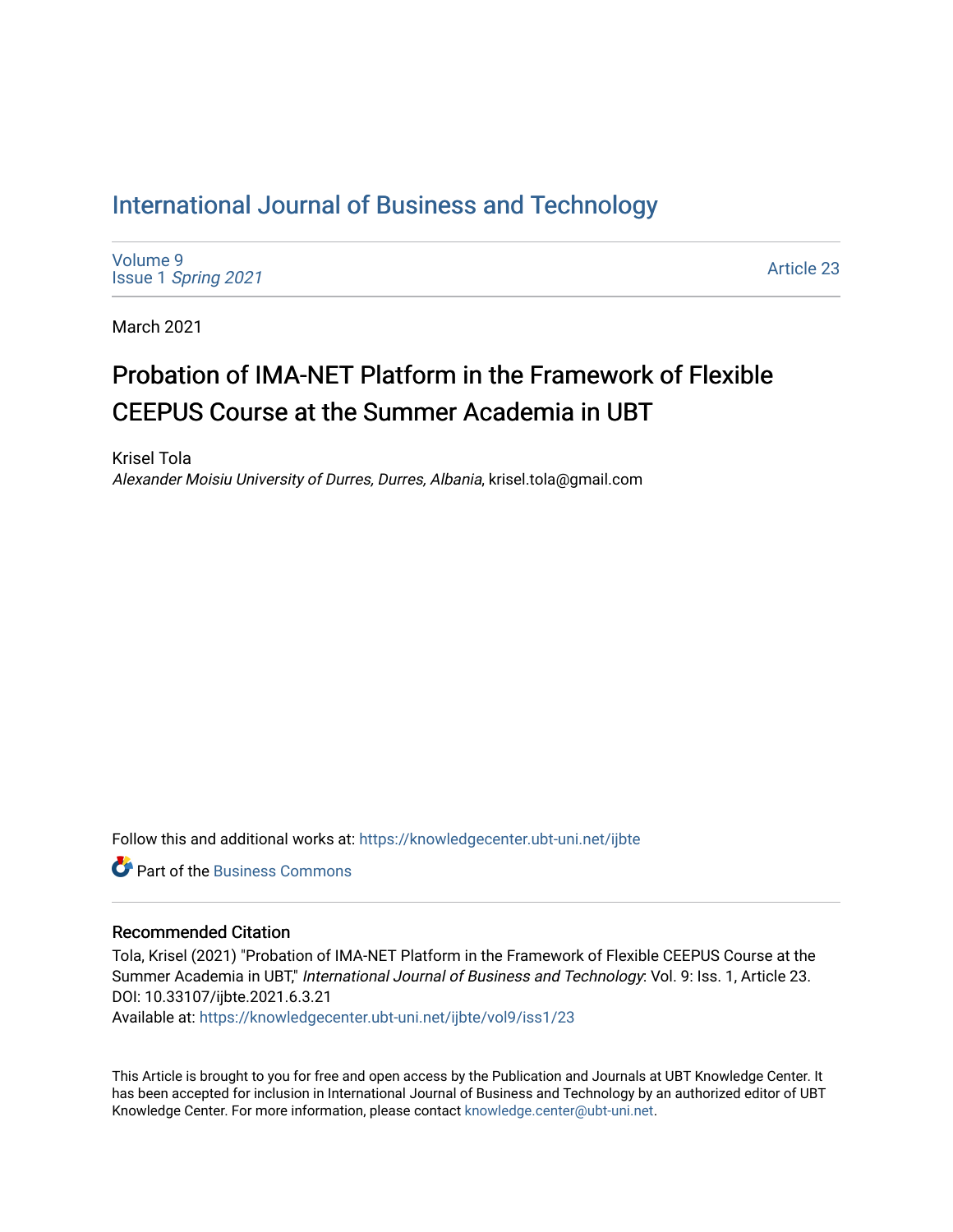## **Probation of IMA-NET Platform in the Framework of Flexible CEEPUS Course at the Summer Academia in UBT**

Krisel Tola<sup>1</sup>, Galia Marinova<sup>2</sup>, Edmond Hajrizi<sup>3</sup>

<sup>1</sup> Alexander Moisiu University of Durres, Durres, Albania, E-mail[: krisel.tola@gmail.com](mailto:krisel.tola@gmail.com)

<sup>2</sup> Technical University of Sofia, Sofia, Bulgaria, Email: **gim@tu-sofia.bg** 

<sup>3</sup> University for Business and Technology (UBT), Prishtina, Kosovo, Email: *ehajrizi@ubt-uni.net* 

#### **Abstract**

Summer courses can be a valuable and rewarding experience for students who want to continue building and developing their learning skills during the summer. They offers both flexible and stress-free environments to whom want to master a specific course or gain experience in a totally new subject that they would not otherwise come into contact with during the school year. This helps to round out a student's educational experience and it can be very helpful to them when deciding what they want to do in college and in life.

UBT along with partners from TU-Sofia and more with the coordination of CEEPUS Network - CIII-BG-1103-05-2021 Modelling, Simulation and Computer-aided Design in Engineering and Management, organized a summer academy session with 20 hours Flexible CEEUS Course. This was a great opportunity to probate IMA-NET, a web platform for innovative e-Management of Academic Network. Students from different countries, participating in the summer course, were introduced with the software. Diverse valuable information, including students preferred topics and evaluation of the whole event, collected through surveys and feedback in IMA-NET web application and some new features of IMA-NET platform as the Certificate generator option are described in the paper.

**Keywords:** E-Management, E-Learning, Academic network, Joint programs, Summer school, Students' mobility, Flexible CEEPUS Course, Web based application.

#### **1. Introduction**

Nowadays, flexibility is becoming a keyword in different areas and different higher educational institutions around the world has embraced this concept. The idea behind this term is to offer to the student the flexibility to choose between different courses and to the lecturer the possibility to select the content of a flexible course. Most of the times, organizing this kind of courses is a complicated and time consuming task for many HEI`s. Since this process requires a hard work of too many resources, it is a software duty to avoid unnecessary overheat and this is when IMA-NET comes handy.

IMA-NET platform, [1] is a web application created to organize successful CEEPUS events, short and long term student's and teacher's mobility's, using the grants awarded to the network, in an optimal way. This web application is able to cover all flexible course phases starting from student registration up to generating participation certificates.

On July, 2021, a Flexible CEEPUS course was held at the summer academia in UBT Pristina, Kosovo. This flexible course was made possible by the help of the CEEPUS Network CIII-BG-1103-05-2021-M-150844 - Modelling, Simulation and Computer-aided Design in Engineering and Management. [2] Today, 16 countries participate in CEEPUS as beneficiaries of institutional networking, professional projects and inter-institutional mobility, joint research and degree programs. The course consisted in three different modules offered by three incoming teachers from Bulgarian and Albanian HEIs. Students of UBT, Kosovo, inscribed to the course and attended it for one week. Illustrative pictures from the Flexible course realized in UBT can be found in the CEEPUS network site at: <http://ceepusmodcad.ubt-uni.net/>.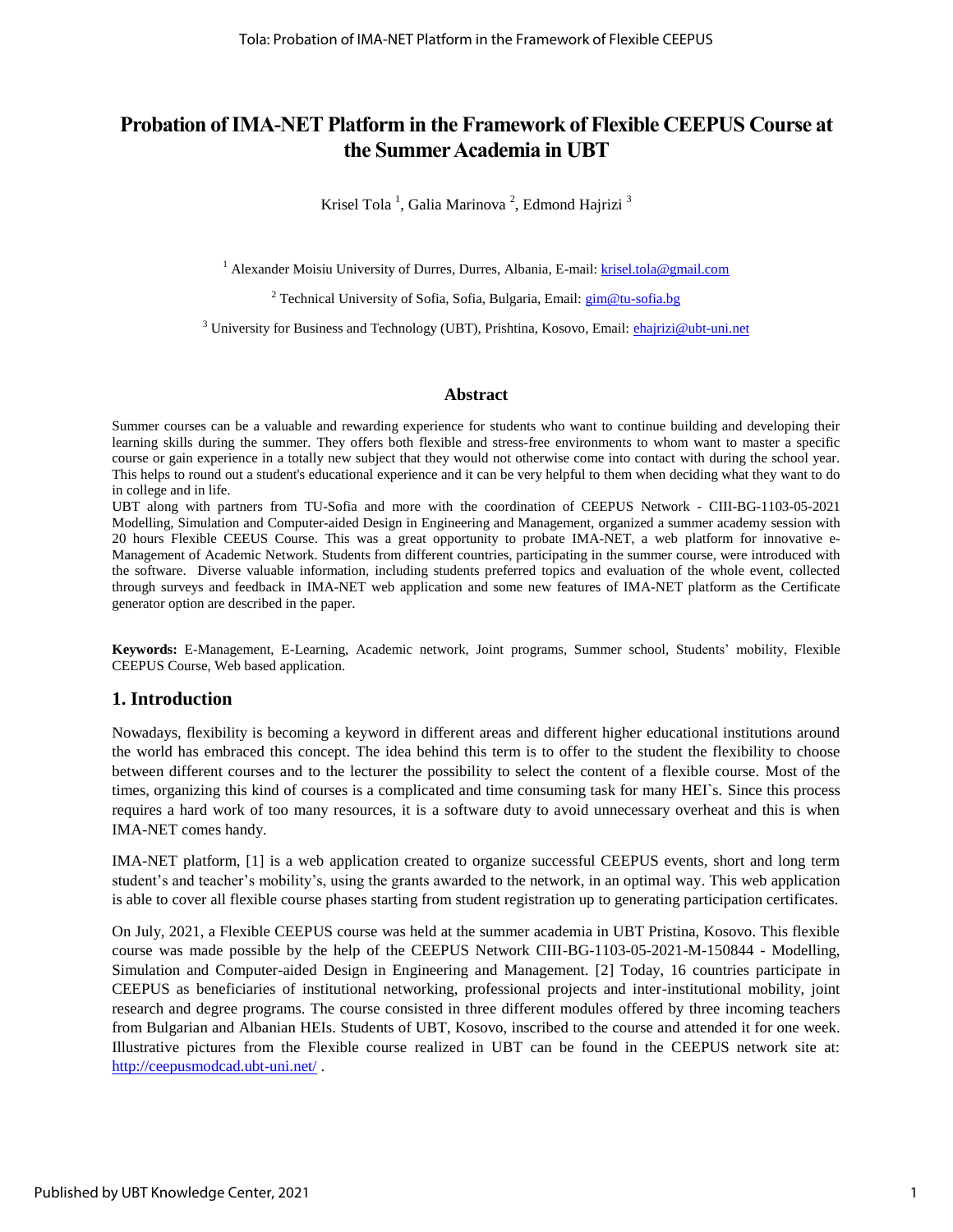One of the modules focused on explaining IMA-NET platform itself and it was a great opportunity to probate this web application. As concluded from Geoffrey. D. Borman in [3], if we want to prevent summer learning losses, programs should be evaluated using carefully designed randomized experiments.

IMA-NET platform offers the possibility to the administrator who is also the Coordinator of the CEEPUS network to design Flexible courses by selection 3 modules from 3 professors from the Modules Data Base of IMA-NET. Each flexible course is identified by the host institution and the dates of the event. In the Data Base of IMA-NET there are 34 modules proposed by 42 teachers. Most of the teachers proposed 3 or more modules to allow the administrator to adjust the course content conform to the background of the expected students. Some other teacher needs yet to insert their modules. Each Flexible course includes 3 teachers from different institutions from the CEEPUS network and in general from different countries. The 6 teaching hours modules are also conform to the teacher's mobility requirements in CEEPUS program [6].

IMA-NET platform uses two different questionnaires, results of whom can help hosting HEI`s with data regarding students most preferred topics and students feedback over previous flexible courses. At the end of the Flexible CEEPUS course, IMA-NET application was also used to generate certificates of participation for both lecturers and students.

The outline of the paper is: In Section II the methodology used by IMA-NET application to gather and elaborate course feedback and survey results is considered, in Section III results of surveys and feedbacks from IMA-NET are presented and Section IV concludes the paper.

## **2. Methodology**

IMA-NET platform is developed using five main technologies listed as: HTML, CSS, JavaScript, Code igniter (PHP framework) and MySQL. Code igniter and MySQL are used to handle the whole business logic aka. How the platform works meanwhile HTML, CSS and JavaScript are used to display the graphical user interface. There are many PHP and JavaScript libraries used by this platform, which helps fulfill different tasks. In this paper, we will cover the libraries used to display questionnaire and feedback results in fancy charts and to generate participant certificates in PDF format and also how this features works.

A set of modules and features of IMA-NET were probated through the Flexible course, part of the International Summer Academia of UBT in July 2021:

- The Flexible course design;
- The student inscription to a Flexible course procedure;
- The Survey feature, which determines student's interest;
- Course or event feedback option for students, teachers and attendees;
- The certificate generator.

The probation allows to test the conformity of Flexible courses as a new Joint program to CEEPUS requirements for 6 teaching hours for CEEPUS teaching mobility's and 3 ECTS for attending students. It probates also the integration of CEEPUS Flexible course with the host university teaching activities and recognition of student's achievements in terms of ECTS.

#### **2.1. Design of the Flexible course in UBT and students inscription in IMA-NET**

Only the system administrator has the possibility to create flexible courses in IMA-NET. The central IMA-NET database provides information regarding existing modules and the administrator can choose from there which modules students should follow for a flexible course.

The three modules, part of this specific flexible course offered in UBT, are listed as follows: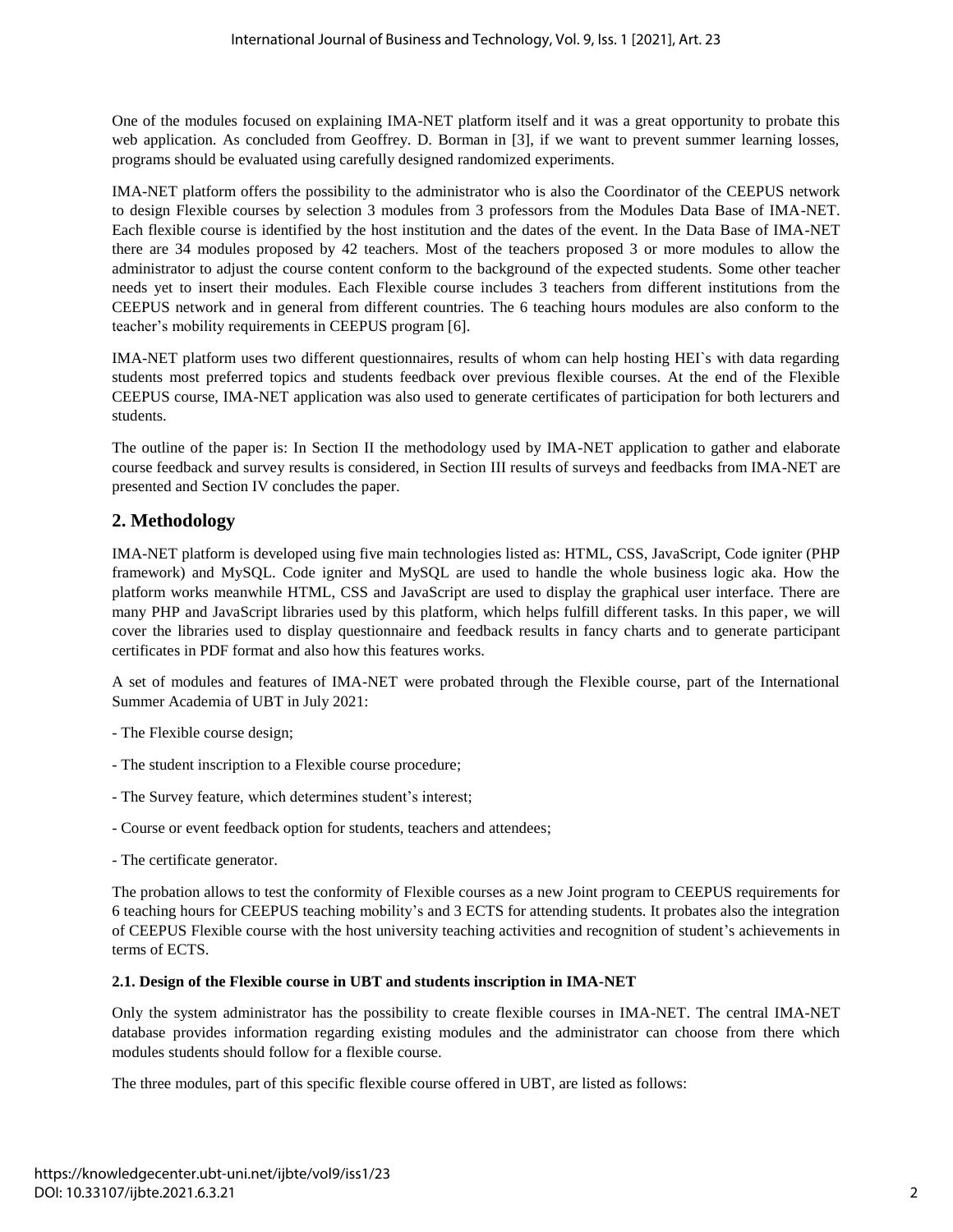- Emerging technologies and security challenges
- Optimization and its implementation for energy flows in microgrids and portfolio optimization for business models
- Presentation and testing of the Platform IMA-NET for e-management of academic networks

In order to follow this courses the student must register to the system first. When a new student is registered the platform administrator receives an email alert containing a link which redirects him/her to the ima-net backoffice. There the administrator can accept or reject the applicant. Once accepted the user receives an email alert of acceptance. After he can login to the system with the credentials created before and register to one of the available flexible courses to follow.

During this session, the students followed a 20 hours course where each of the three teachers had 6 hours lectures and practical work. They were organized in couples and each couple had a specific subject to study and prepare a presentation on and to present it in front of the teachers and all other students. Each presentation is followed by questions and discussion. The students' assessment was based on their presentations. Each student who attended the course and made a presentation obtained a grade and 3 ECTS, included in the certificate generated by IMA-NET.

#### **2.2 Feedback report generation**

For each event or flexible course an IMA-NET user participates, it is required for him/her to leave behind a feedback. When the user starts to fill the feedback it is initially required to select the role he/she had in the event/flexible course. There are three options: Student, Lecturer and Attendee. This phase is important since there are different questions on the questionnaire based on the selected role. An example of the feedback form is presented in Fig.1 but we will display the full range of questions in Appendix A and Appendix B.

| Please select your role                        |  |
|------------------------------------------------|--|
| <b>Student</b>                                 |  |
| Student name                                   |  |
|                                                |  |
| Select a flexible course or an event *         |  |
|                                                |  |
| How did you understand about this event? *     |  |
| From the site of the CEEPUS network            |  |
| What is the overall estimation of the event? * |  |
| $\bigcirc$ Very bad                            |  |
| <b>Bad</b>                                     |  |
| Average                                        |  |
| Good                                           |  |
| $\bigcirc$ Very good                           |  |

**Fig.1.** Example of student feedback form.

The results gathered from different feedbacks are available for the administrator of IMA-NET platform. They can be accessed in the section "Feedback results". Once in that section, the administrator has the possibility to choose between flexible course or event feedbacks. Various type of charts are generated to present the result of each feedback. We have used an agile JavaScript library named Apex Charts. As stated in [4], Apex Charts is a modern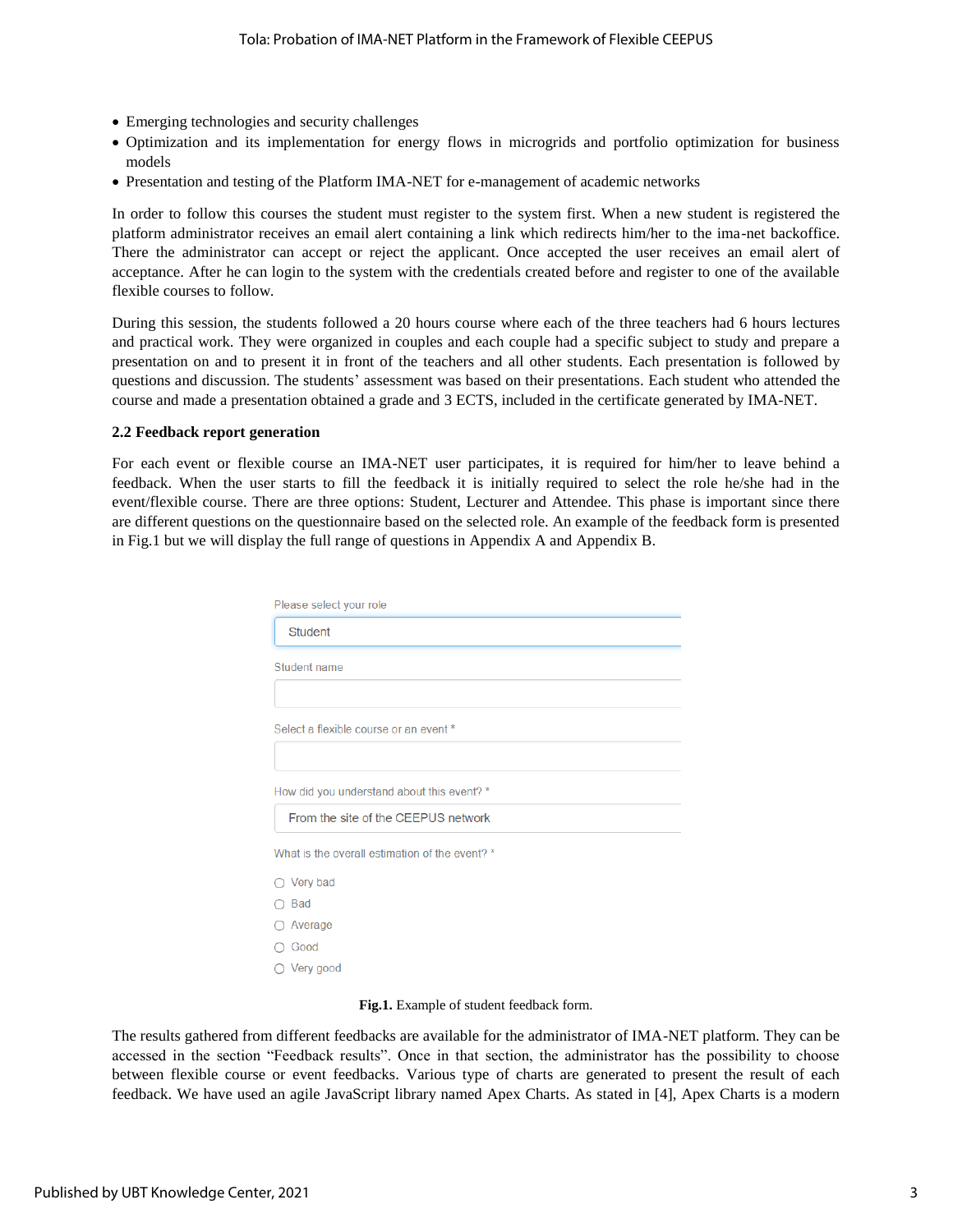charting library that helps developers to create beautiful and interactive visualizations for web pages. It is an open source project licensed under MIT and is free to use in commercial applications. Fig.2 displays an example of the results gathered for a single question.



What is the overall estimation of the event?

**Fig.2.** Results gathered for a specific question of a random flexible course selected

#### **2.3 Surveys report generation**

During the probation of IMA-NET in the Flexible CEEPUS course, we also gently asked to the students to fill the surveys IMA-NET offers. These surveys consist on five different categories where each of the categories has a list of topics the user can choose from. Categories and topics can be easily managed from the dashboard of the administrator. The results gathered can be used to help other event organizers to have a detailed idea of what are the student preferences regarding topics. Fig 3. Shows an example of survey section of the web API.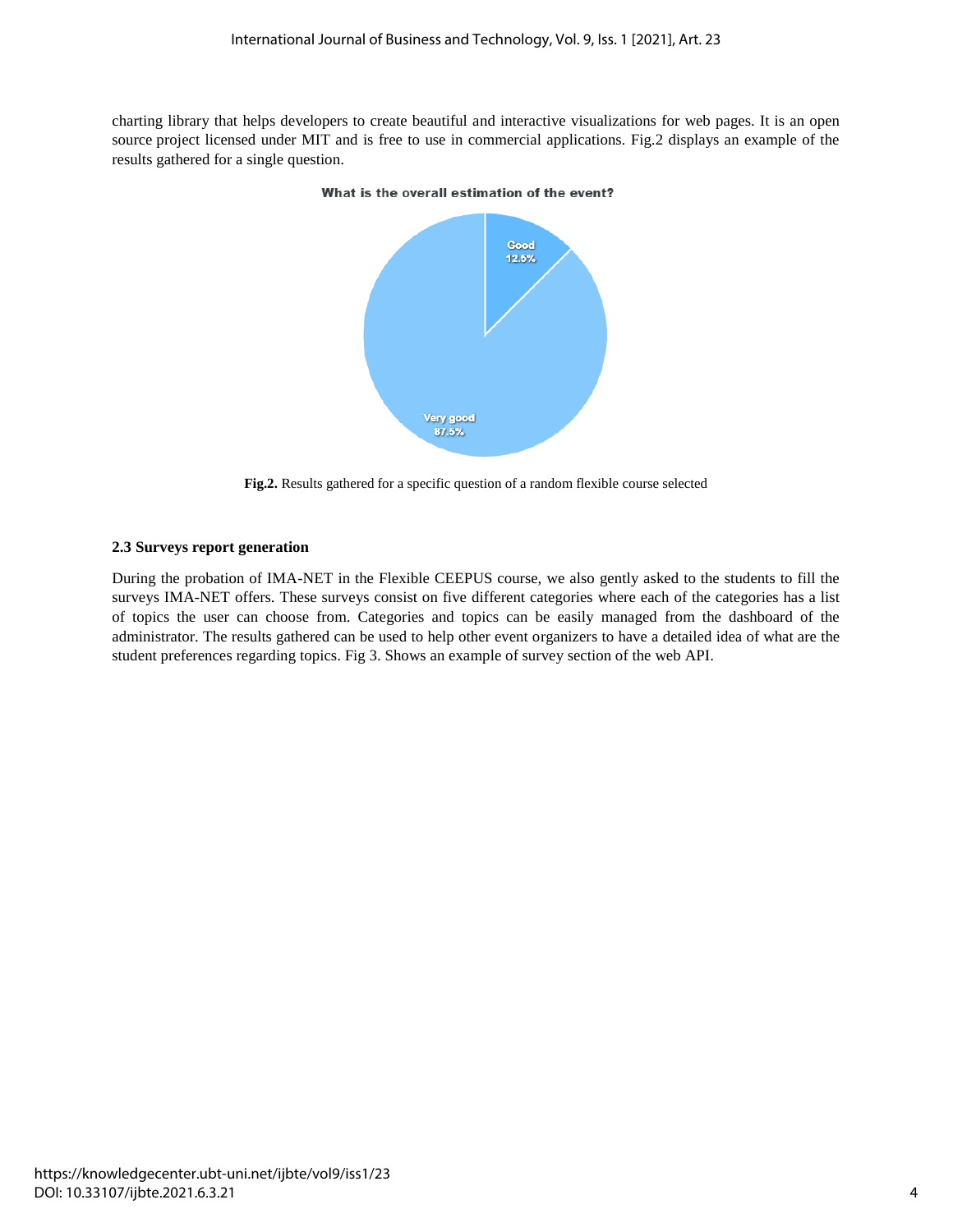| <b>Please fill in the survey</b>                                                      |  |
|---------------------------------------------------------------------------------------|--|
| <b>Full Name</b>                                                                      |  |
| Email                                                                                 |  |
| <b>University</b>                                                                     |  |
| Country                                                                               |  |
| Afghanistan                                                                           |  |
| Mathematical and/or theoretical methods                                               |  |
| 2D and 3D modeling and drawings in CAD<br>$\overline{1}$<br>systems                   |  |
| <b>Advanced Control Design Methods</b><br>$\overline{2}$                              |  |
| Advanced process control<br>3                                                         |  |
| Agent based simulation and hybrid methods<br>$\overline{4}$<br>(combining DES/SD/ABM) |  |

**Fig.3.** Survey section, IMA-NET

The results generated are accessible by the system administrator directly in their main dashboard page. We use ChartJs library to generate different reports gathered from the survey such as demographics, top five preferred topics etc. Charts generated from this library differs only in design from the charts ApexCharts generates. The only reason we use two different libraries for the same purpose is the need to adapt chart design with the general platform design. Integrating with this library is easy. According to [5] all that is required is the script included in your page

#### **2.4 Pdf certificate generation**

Every participant, whether student, lecturer or participant is provided with a certificate of participation. In IMA-NET software we use a standard certificate template with variable labels which change values depending on who is receiving the certificate. To generate this certificate, we make use of Dompdf library. Dompdf is a PHP library which helps to transform a ready-made sample HTML template into a pdf document. As stated in [6] Dompdf is a style-driven renderer: it will download and read external stylesheets, inline style tags, and the style attributes of individual HTML elements. Only the system administrator can generate certificates. Fig. 4 displays an example of a participation certificate released in the framework of the Flexible CEEPUS course held in UBT, Kosovo.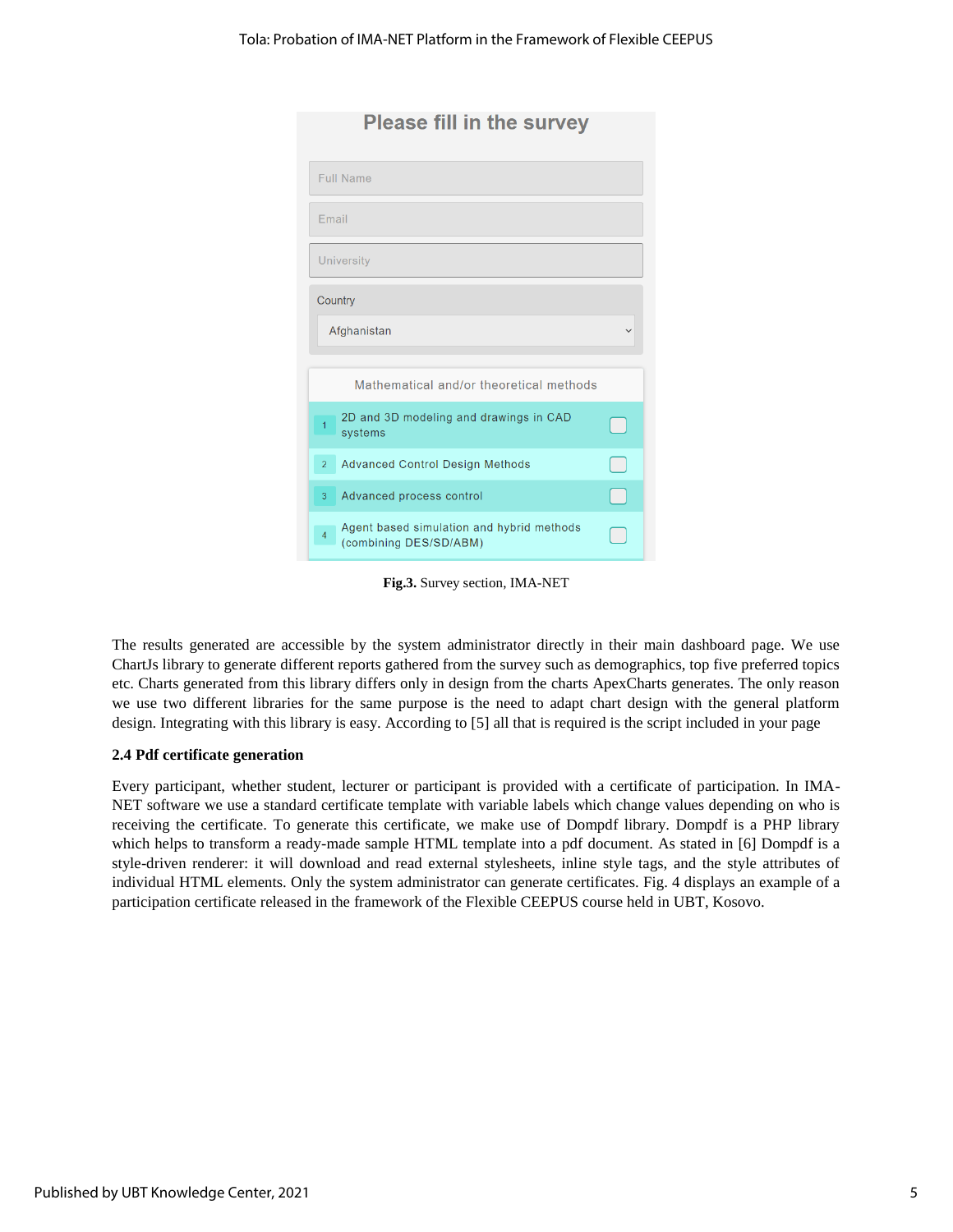

**Fig.4.** Certificate of participation generated via IMA-NET platform

## **3. Results**

During the flexible course, we were able to get feedback and survey from ten participants from which three of them were the lecturers of the modules and the other seven were students. There are two different questionnaires used. One for lecturer users and one for users who accessed the platform as students or attendee.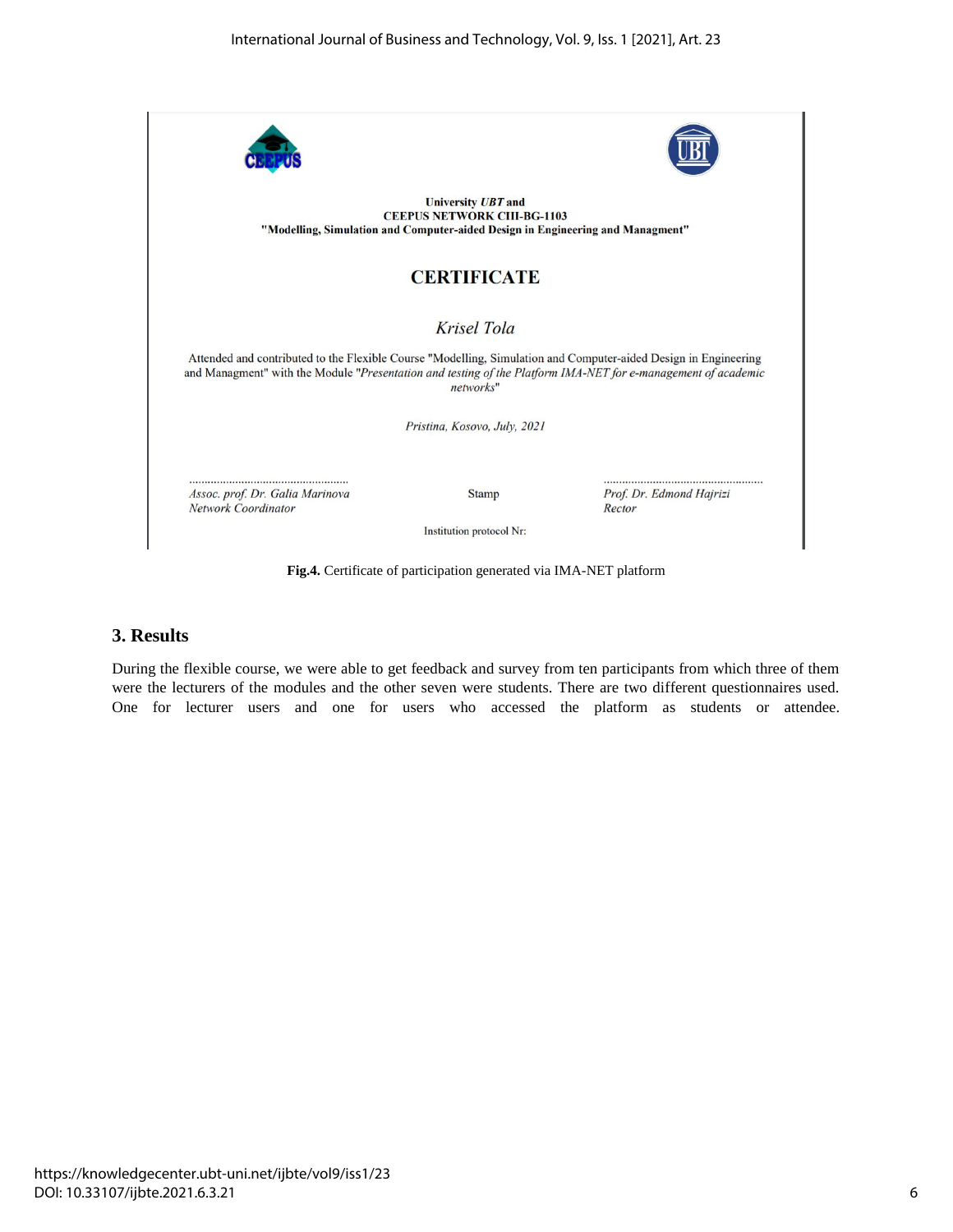

**Fig.5.** Results of students feedback questionnaire

From the results gathered, we can state that 100% of the student were very happy with the event in general, study program and the lectures. They are willing to recommend similar events to other students and are interested to follow similar events themselves. 86% of the students found the organization of the event to be very good and 24% of them found it good.



**Fig.6.** Participants demography

As shown in Fig. 6, 70% of participants of the flexible course are from Kosovo, 10% from Albania and 20% from Bulgaria. Based on feedback results, all of them were comfortable with the event location. In Fig.7, we have listed the result gathered from feedback of the three lecturers who participated in the flexible CEEPUS course.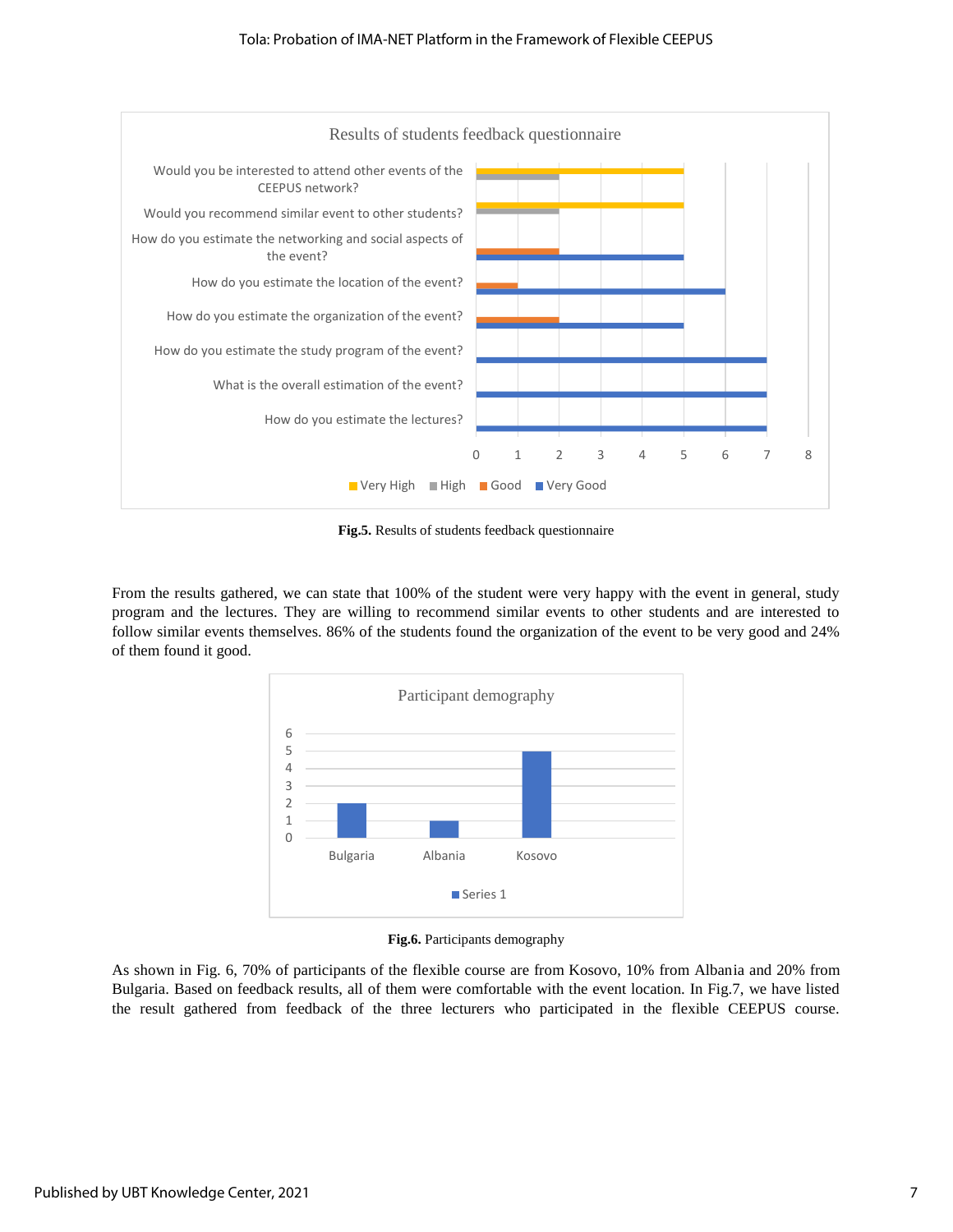

**Fig.7.** Results of lecturers feedback questionnaire

We can say that 100% of the lecturers were very happy with the location and the study program of the event. They seem all interested to recommend this type of events to other colleagues or students and to participate in other events like these themselves. 67% of the lecturers rated as very good the interest, participation and achievement of their students meanwhile 33% had an average opinion about this.

As mentioned above, in addition to questionnaires related to the event, students were asked to fill a survey regarding their preferred topics they would like to follow in such kind of flexible courses. From seven students, six of them selected 2D and 3D modeling and drawings in CAD systems, Autocad and E-commerce/ E-business meanwhile 5 of seven students also choosed HTML and E-learning development in technical and non technical areas.



**Fig.8.** Results of most preferred topics survey from students of the flexible CEEPUS course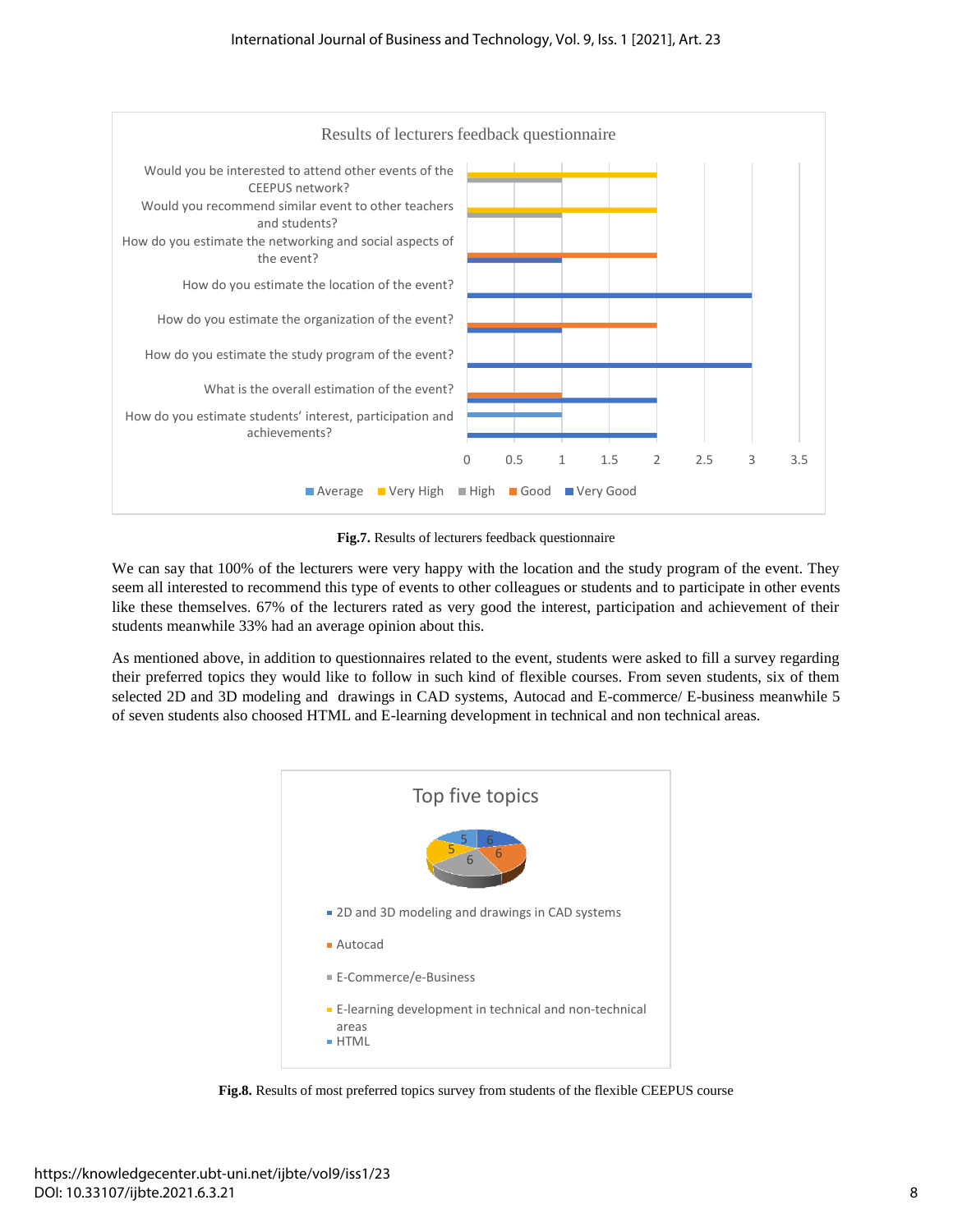## **4. Conclusions**

This article revealed that the flexible CEEPUS course was a success. Generally, the participants were very happy with the study programs developed during the one week of the course. They were willing to join other similar events and also recommend it to other students and colleagues. Most of them were from Kosovo and all of them were from Europe. This was a good test for IMA-NET platform even though it would have been better if the number of participants was bigger. Results gathered from the preferred topic survey says that they students are more focused in engineering tools and programming languages.

## **5. Acknowledgments**

The authors acknowledge the support from UBT University and CEEPUS network CIII-BG-1103-05-2021 - Modelling, Simulation and Computer-aided Design in Engineering and Management for making possible the realization of this flexible course and consequently the probation of IMA-NET platform.

#### **6. References**

- [1] G. I. Marinova and K. L. Tola, "IMA-NET: Innovative e-Management Platform for Academic Network," 2020 55th International Scientific Conference on Information, Communication and Energy Systems and Technologies (ICEST), 2020, pp. 69-72, doi: 10.1109/ICEST49890.2020.9232857." 2020
- [2] Adrian Curaj, Ligia Deca, Remus Pricopie "European Higher Education Area. Challenges for a New Decade", Springer International Publishing, 2020, ISBN: 978-3-030-56316-5, DOI 10.1007/978-3-030-56316-5
- [3] Geoffrey. D. Borman "The Effects of Summer School: Questions Answered, Questions Raised. Monographs of the Society for Research in Child Development, Vol.65, 2000,pp: 6-9, Online ISSN:1540-5834
- [4] Site of Js APEX Charts, [https://apexcharts.com,](https://apexcharts.com/) last accessed 2021/10/02
- [5] Site of ChartJS[, https://www.chartjs.org/docs/latest,](https://www.chartjs.org/docs/latest) last accessed 2021/10/02
- [6] Site of CEEPUS [https://www.ceepus.info,](https://www.ceepus.info/) last acccessed 2021/10/05

## **7. Appendix A**

#### **7.1 Lecturer's feedback questionnaire**

- 1) How did you understand about this event?
	- o From the site of the CEEPUS network
	- o From my university
	- o From a mail
	- o From a colleague
	- o Other

2) What is the overall estimation of the event?

- o Very bad
- o Bad
- o Average
- o Good
- o Very good

#### 3) How do you estimate the study program of the event?

o Very bad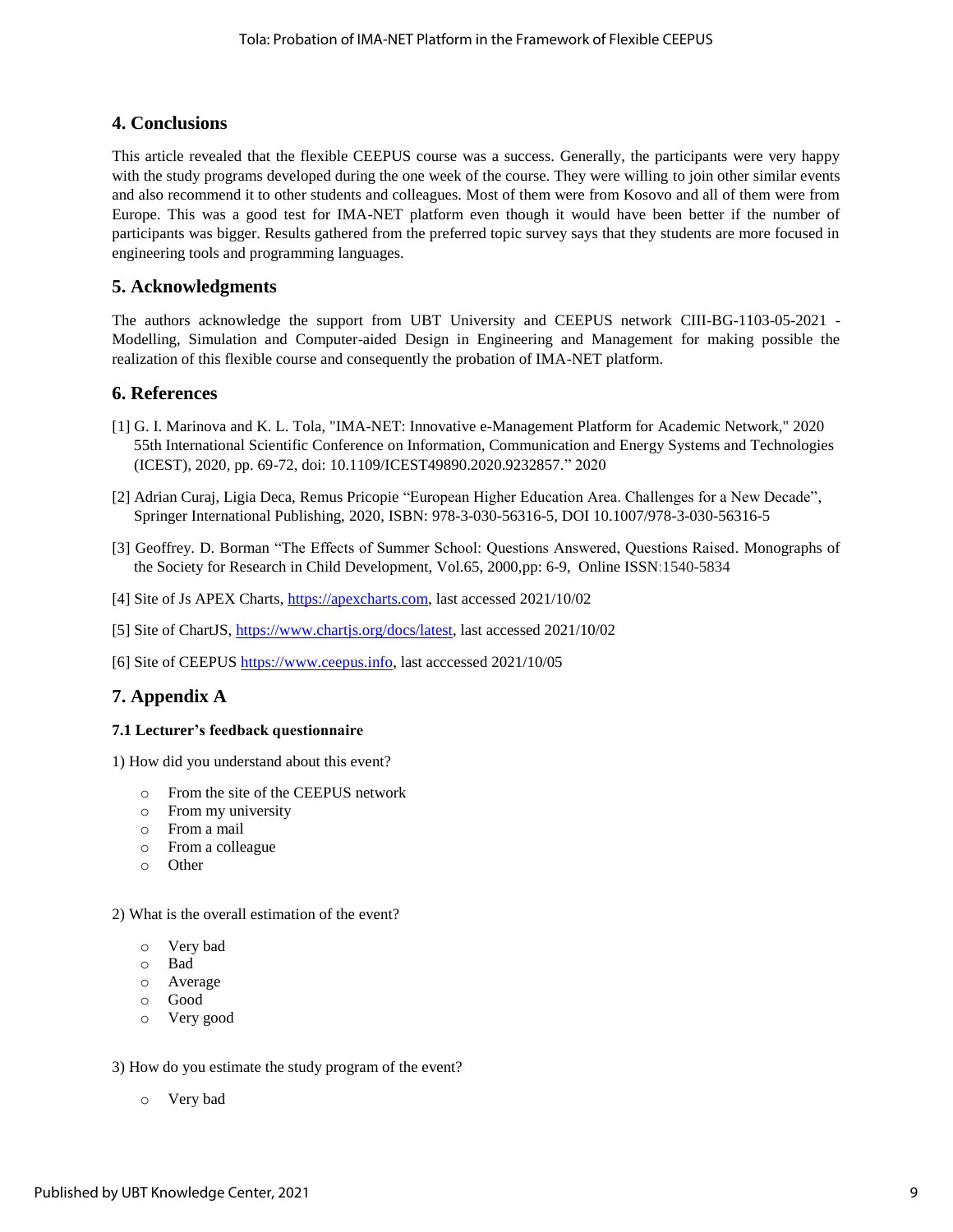- o Bad
- o Average
- o Good
- o Very good

4) How do you estimate students' interest, participation and achievements?

- o Very bad
- o Bad
- o Average
- o Good
- o Very good

5) How do you estimate the organization of the event?

- o Very bad
- o Bad
- o Average
- o Good
- o Very good

6) How do you estimate the location of the event?

- o Very bad
- o Bad
- o Average
- o Good
- o Very good

7) How do you estimate the networking and social aspects of the event?

- o Very bad
- o Bad
- o Average
- o Good
- o Very good

8) Would you be interested to attend other events of the CEEPUS network?

- o Very low
- o Low
- o Average
- o High
- o Very high

9) Would you recommend similar event to other teachers and students?

- o Very low
- o Low
- o Average
- o High
- o Very high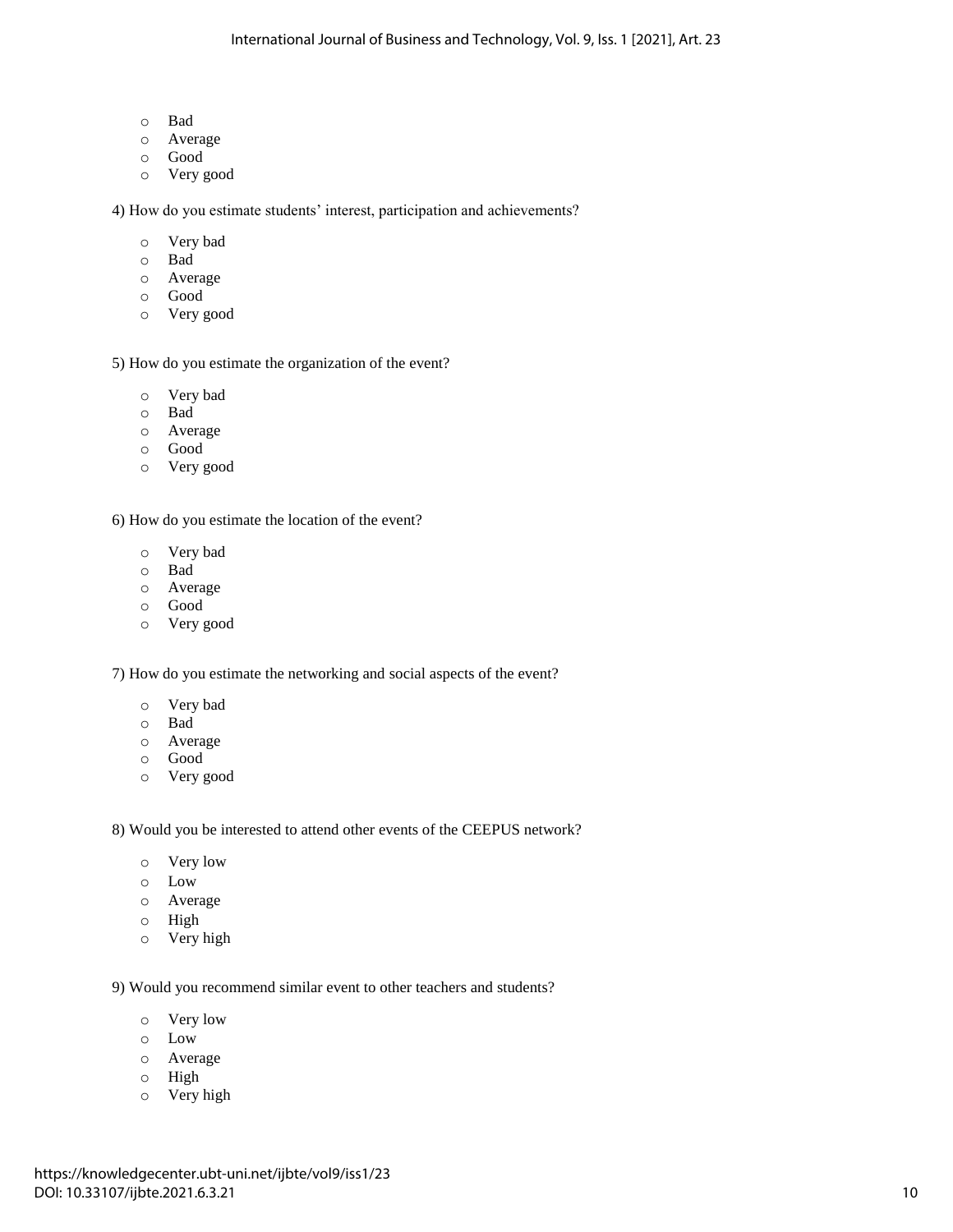10) Your comments and recommendations

## **8. Appendix B**

#### **8.1 Student's feedback questionnaire**

1) How did you understand about this event?

o From the site of the CEEPUS network

\_\_\_\_\_\_\_\_\_\_\_\_\_\_\_\_\_\_\_\_\_\_\_\_\_\_\_\_\_\_\_\_\_\_\_\_\_\_\_\_\_\_\_

- o From my university
- o From a mail
- o From a colleague
- o Other

2) What is the overall estimation of the event?

- o Very bad
- o Bad
- o Average
- o Good
- o Very good

3) How do you estimate the study program of the event?

- o Very bad
- o Bad
- o Average
- o Good
- o Very good

4) How do you estimate the lectures?

- o Very bad
- o Bad
- o Average
- o Good
- o Very good

5) How do you estimate the organization of the event?

- o Very bad
- o Bad
- o Average
- o Good
- o Very good